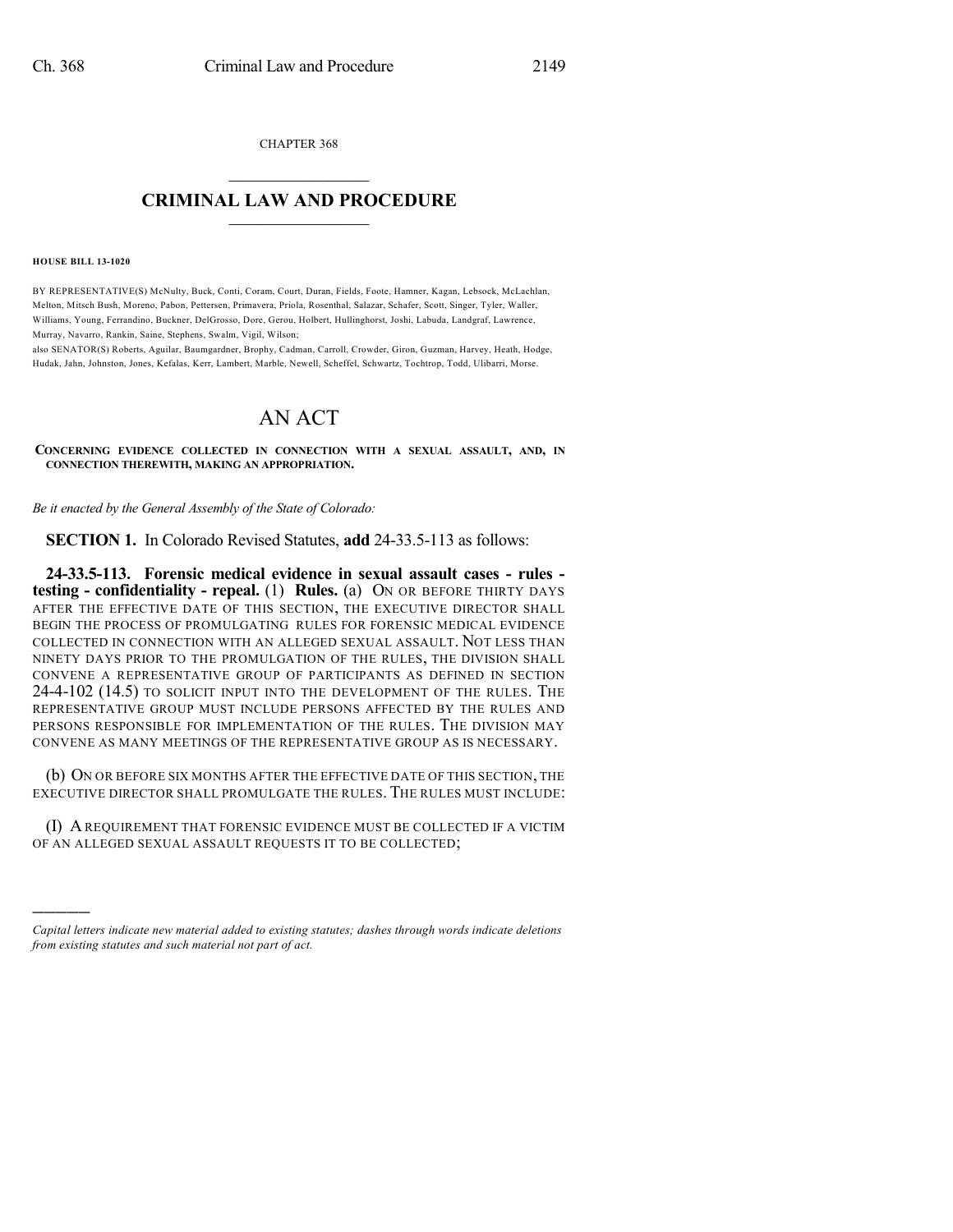(II) STANDARDS FOR WHAT EVIDENCE MUST BE SUBMITTED TO THE COLORADO BUREAU OF INVESTIGATION OR ANOTHER ACCREDITED CRIME LABORATORY;

(III) TIME FRAMES FOR WHEN THE EVIDENCE MUST BE SUBMITTED, ANALYZED, AND COMPARED TO DNADATABASES.THE RULES ON TIME FRAMES MUST INDICATE THAT, ONCE THE BACKLOG DESCRIBED IN SUBSECTION (4) OF THIS SECTION IS RESOLVED, EVIDENCE THAT MEETS THE CRITERIA FOR MANDATORY SUBMISSION MUST BE SUBMITTED WITHIN TWENTY-ONE DAYS AFTER RECEIPT BY A LAW ENFORCEMENT AGENCY.

(IV) STANDARDS FOR CONSENT FOR THE COLLECTION, TESTING, AND RELEASE OF TEST RESULTS OF THE FORENSIC MEDICAL EVIDENCE, INCLUDING BUT NOT LIMITED TO:

(A) CONSENT FORMS THAT NOTIFY PERSONS OF THE POTENTIAL EFFECTS OF EACH STEP OF THE PROCESS, INCLUDING COLLECTION, TESTING, AND RELEASE OF TEST RESULTS AND REQUIRE ACKNOWLEDGMENT OF CONSENT FOR EACH STEP OF THE PROCESS;

(B) WHO MAY GIVE CONSENT AND WHEN IS IT REQUIRED;

(C) WHO MAY WITHDRAW CONSENT AND WHEN IT MAY BE WITHDRAWN; AND

(D) WHEN AND HOW RESULTS OF TESTS MAY BE RELEASED AND FOR WHAT PURPOSES;

(V) A PLAN FOR PRIORITIZING THE TESTING OF THE BACKLOG OF FORENSIC MEDICAL EVIDENCE TO BE FORWARDED TO THE COLORADO BUREAU OF INVESTIGATION PURSUANT TO SUBSECTION (4) OF THIS SECTION AND A PLAN FOR TESTING NEWLY COLLECTED FORENSIC MEDICAL EVIDENCE ONCE THE BACKLOG IS RESOLVED; AND

(VI) THE DATE, AS SOON AS PRACTICABLE, BY WHICH A LAW ENFORCEMENT AGENCY MUST ANALYZE ITS BACKLOG OF FORENSIC MEDICAL EVIDENCE IF IT DOES NOT FORWARD SUCH EVIDENCE TO THE COLORADO BUREAU OF INVESTIGATION FOR ANALYSIS.

(2) LAW ENFORCEMENT AND MEDICAL PERSONNEL SHALL NOT, FOR ANY REASON, DISCOURAGE A VICTIM OF AN ALLEGED SEXUAL ASSAULT FROM RECEIVING A FORENSIC MEDICAL EXAMINATION.

(3) **Compliance.**(a)(I) ON AND AFTER NINETY DAYS AFTER THE PROMULGATION OF THE RULES AUTHORIZED BY PARAGRAPH (b) OF SUBSECTION (1) OF THIS SECTION, ALL LAW ENFORCEMENT AGENCIES IN THE STATE SHALL COMPLY WITH THE PROMULGATED RULES.

(II) THE FAILURE OF A LAW ENFORCEMENT AGENCY TO COMPLY WITH THE RULES PROMULGATED PURSUANT TO PARAGRAPH  $(b)$  OF SUBSECTION  $(1)$  OF THIS SECTION DOES NOT AFFECT:

(A) THE AUTHORITY OF THE AGENCY TO SUBMIT THE EVIDENCE TO THE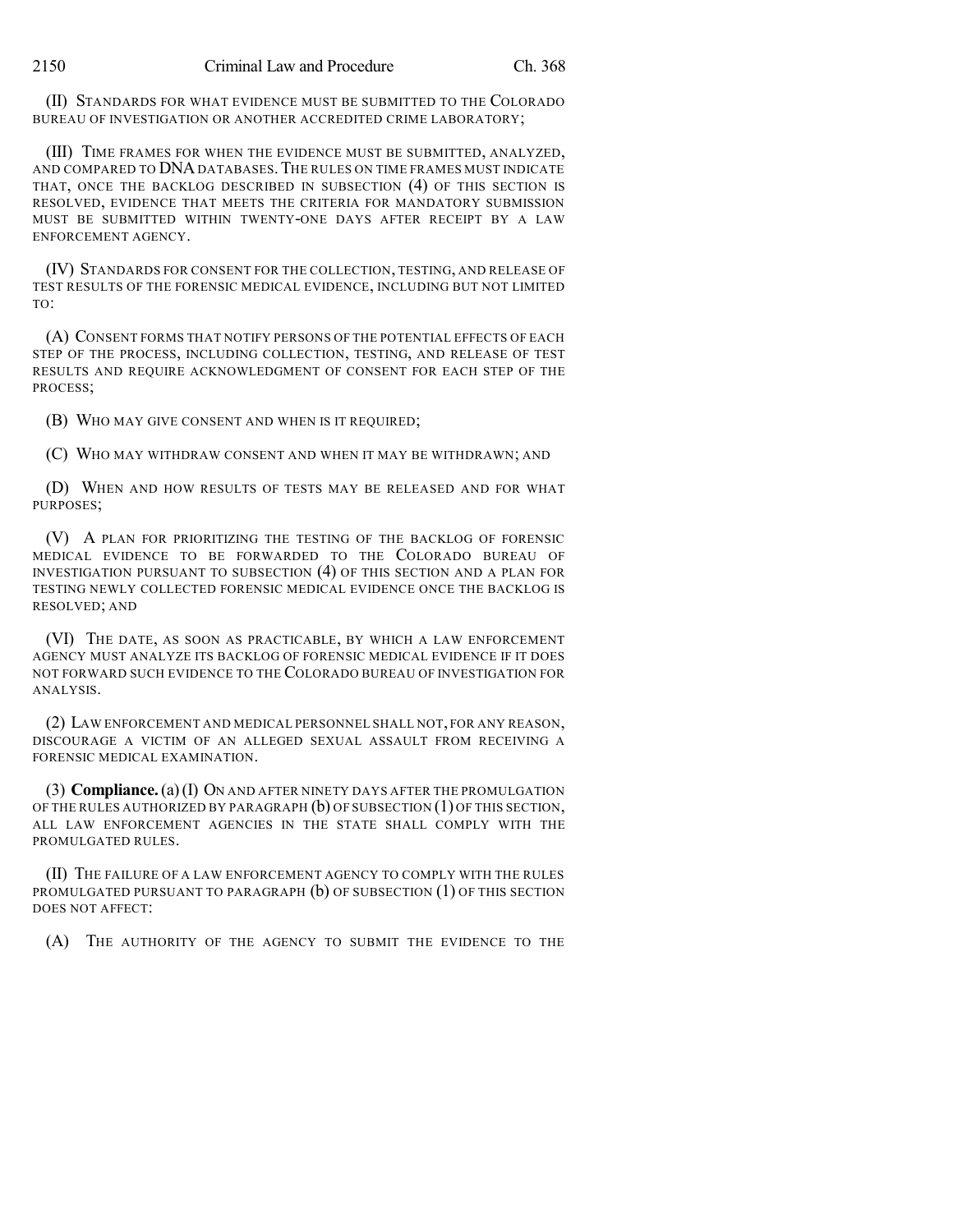COLORADO BUREAU OFINVESTIGATION OR OTHER ACCREDITED CRIME LABORATORY;

(B) THE AUTHORITY OF THE COLORADO BUREAU OF INVESTIGATION OR OTHER ACCREDITED CRIME LABORATORY TO ANALYZE THE EVIDENCE OR PROVIDE RESULTS OF THE ANALYSIS TO APPROPRIATE PERSONS; OR

(C) THE ADMISSIBILITY OF THE EVIDENCE IN ANY COURT.

(b) ON AND AFTER NINETY DAYS AFTER THE PROMULGATION OF THE RULES DESCRIBED IN PARAGRAPH (b) OF SUBSECTION (1) OF THIS SECTION, ALL PERSONNEL AT A MEDICAL FACILITY PERFORMING A FORENSIC MEDICAL EXAMINATION AND ALL OTHER PERSONS HAVING CUSTODY OF FORENSIC MEDICAL EVIDENCE COLLECTED IN CONNECTION WITH AN ALLEGED SEXUAL ASSAULT OR THE RESULTS OF TESTS CONDUCTED ON THE EVIDENCE SHALL COMPLY WITH THE PROMULGATED RULES.

(c) A PERSON WHO RECEIVES EVIDENCE OR RESULTS OF TESTS UNDER THIS SECTION SHALL NOT DISCLOSE THE EVIDENCE OR TEST RESULTS EXCEPT TO THE EXTENT THAT DISCLOSURE IS CONSISTENT WITH THE AUTHORIZED PURPOSE FOR WHICH THE PERSON OBTAINED THE EVIDENCE.

(4) **Backlog.**(a) ON OR BEFORE NINETY DAYS AFTER THE EFFECTIVE DATE OF THIS SECTION, EACH LAW ENFORCEMENT AGENCY SHALL SUBMIT TO THE COLORADO BUREAU OF INVESTIGATION AN INVENTORY OF ALL FORENSIC MEDICAL EVIDENCE OF ANY ALLEGED SEXUAL ASSAULTS THAT HAS NOT BEEN ANALYZED BY THE COLORADO BUREAU OFINVESTIGATION OR OTHER ACCREDITED CRIME LABORATORY AND THAT IS FOR AN ACTIVE CRIMINAL INVESTIGATION.

(b) SUBJECT TO AVAILABLE LABORATORY SPACE, ON OR BEFORE ONE HUNDRED TWENTY DAYS AFTER THE EFFECTIVE DATE OF THIS SECTION, EACH LAW ENFORCEMENT AGENCY SHALL FORWARD TO THE COLORADO BUREAU OF INVESTIGATION OR OTHER ACCREDITED CRIME LABORATORY THE FORENSIC MEDICAL EVIDENCE IDENTIFIED ON THE INVENTORY SUBMITTED TO THE COLORADO BUREAU OF INVESTIGATION.

(c) ON OR BEFORE ONE HUNDRED TWENTY DAYS AFTER THE EFFECTIVE DATE OF THIS SECTION, THE COLORADO BUREAU OF INVESTIGATION SHALL SUBMIT TO THE GOVERNOR AND TO THE JUDICIARY COMMITTEES OF THE SENATE AND HOUSE OF REPRESENTATIVES, OR ANY SUCCESSOR COMMITTEES, A PROPOSED PLAN FOR ANALYZING AS SOON AS PRACTICABLE ALL OF THE FORENSIC MEDICAL EVIDENCE OF ALLEGED SEXUAL ASSAULTS INVENTORIED PURSUANT TO PARAGRAPH (a) OF THIS SUBSECTION (4) AND FOR ANALYZING NEWLY COLLECTED FORENSIC MEDICAL EVIDENCE AS SOON AS PRACTICABLE.

(d) A LAW ENFORCEMENT AGENCY MAY DEVELOP ITS OWN PLAN TO ANALYZE FORENSIC MEDICAL EVIDENCE OF ALLEGED SEXUAL ASSAULTS IF ALL EVIDENCE IS ANALYZED BY THE DATE SPECIFIED BY RULE PURSUANT TO SUBSECTION (1) OF THIS SECTION.IF A LAW ENFORCEMENT AGENCY DEVELOPS ITS OWN PLAN, IT SHALL NOT FORWARD AN INVENTORY OF THE FORENSIC MEDICAL EVIDENCE TO THE COLORADO BUREAU OF INVESTIGATION AS REQUIRED BY PARAGRAPH (a) OF THIS SUBSECTION (4).